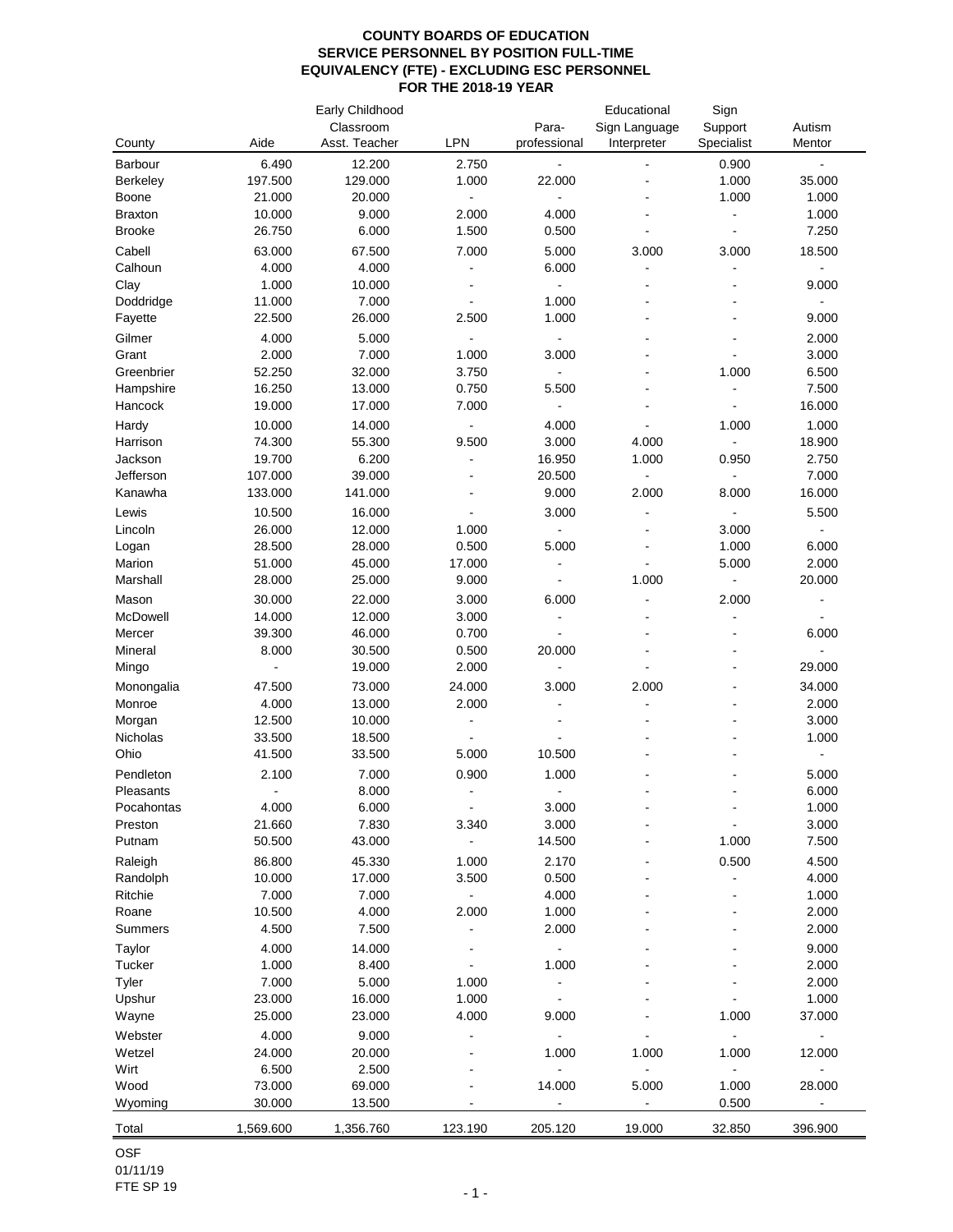|                  | Director/<br>Coordinator |                              |                              |                          | <b>Braille</b>               |                |                  |
|------------------|--------------------------|------------------------------|------------------------------|--------------------------|------------------------------|----------------|------------------|
| County           | of Services              | Accountant                   | Auditor                      | <b>Buyer</b>             | Specialist                   | Clerk          | Secretary        |
| Barbour          | 1.400                    |                              | 1.600                        | $\blacksquare$           |                              | $\blacksquare$ | 9.610            |
| Berkeley         | 7.000                    | $\blacksquare$               | $\blacksquare$               |                          |                              |                | 98.500           |
| Boone            | $\blacksquare$           | 13.350                       |                              |                          |                              |                | 15.250           |
| <b>Braxton</b>   | 1.000                    |                              |                              | 1.000                    |                              |                | 15.000           |
| <b>Brooke</b>    | 0.500                    | 0.250                        | $\overline{a}$               | ÷                        |                              | 0.500          | 20.750           |
| Cabell           |                          |                              | 6.000                        |                          | 1.000                        |                | 74.000           |
| Calhoun          | 1.000                    |                              |                              |                          | $\blacksquare$               |                | 8.000            |
| Clay             | 5.300                    |                              |                              |                          | $\blacksquare$               |                | 7.000            |
| Doddridge        | 2.500                    |                              |                              |                          | $\blacksquare$               |                | 11.000           |
| Fayette          | 2.000                    | 0.500                        |                              |                          | 1.000                        | 7.500          | 30.000           |
| Gilmer           | 1.000                    | 1.000                        |                              |                          | $\blacksquare$               |                | 6.000            |
| Grant            | 3.900                    | $\ddot{\phantom{a}}$         |                              |                          | 1.000                        |                | 7.500            |
| Greenbrier       | 3.000                    |                              |                              |                          | 2.000                        |                | 30.500           |
| Hampshire        | 1.000                    | 2.000                        |                              |                          | $\Box$                       |                | 15.000           |
| Hancock          | $\blacksquare$           | $\blacksquare$               |                              |                          | 1.000                        | 1.000          | 19.500           |
| Hardy            | 4.000                    | 3.000                        |                              |                          | $\blacksquare$               | 1.000          | 5.000            |
| Harrison         | 4.000                    | 20.340                       | 1.000                        |                          | 1.000                        | 0.300          | 31.750           |
| Jackson          | 2.500                    |                              | $\blacksquare$               |                          | 0.450                        | 0.750          | 31.500           |
| Jefferson        | $\blacksquare$           | 1.000                        | 1.000                        | 1.000                    | 1.000                        | ÷,             | 43.500           |
| Kanawha          | 8.000                    | 10.500                       | $\overline{a}$               | 3.000                    | 5.000                        | 40.000         | 97.500           |
|                  |                          |                              |                              |                          |                              |                |                  |
| Lewis<br>Lincoln | 2.000                    | 2.500<br>0.500               |                              | 0.500<br>$\blacksquare$  | $\blacksquare$               |                | 18.000<br>25.500 |
|                  |                          |                              |                              |                          |                              |                |                  |
| Logan            | 2.000                    | $\blacksquare$               |                              |                          | $\qquad \qquad \blacksquare$ | 1.200          | 40.000           |
| Marion           | 1.000                    | 1.000                        |                              |                          | 2.000                        | $\blacksquare$ | 46.000           |
| Marshall         |                          | 1.000                        |                              |                          | $\ddot{\phantom{a}}$         |                | 27.500           |
| Mason            | 1.500                    | 1.500                        |                              | 0.100                    |                              | 0.100          | 29.000           |
| McDowell         |                          | 2.000                        |                              | $\ddot{\phantom{a}}$     |                              | ÷,             | 18.500           |
| Mercer           | 1.000                    | 2.500                        | 1.000                        | 1.000                    |                              |                | 54.500           |
| Mineral          | 1.633                    | 12.083                       |                              | ÷,                       |                              |                | 12.783           |
| Mingo            | 2.000                    | 1.000                        |                              |                          |                              | 1.000          | 18.000           |
| Monongalia       | 4.000                    | 2.750                        |                              |                          | 1.000                        | 1.000          | 46.250           |
| Monroe           | $\blacksquare$           | $\overline{\phantom{a}}$     |                              |                          | $\blacksquare$               | 2.000          | 11.500           |
| Morgan           | 1.000                    | $\blacksquare$               |                              |                          | $\blacksquare$               | 5.000          | 11.500           |
| Nicholas         | $\blacksquare$           | 10.083                       |                              |                          | 1.000                        | 2.750          | 8.333            |
| Ohio             | 4.000                    | 1.500                        |                              |                          | 1.000                        |                | 31.000           |
| Pendleton        | 1.000                    | 0.500                        |                              |                          |                              |                | 7.000            |
| Pleasants        | 2.000                    | $\blacksquare$               |                              |                          | $\blacksquare$               | $\overline{a}$ | 8.000            |
| Pocahontas       |                          | 4.575                        |                              | $\overline{\phantom{0}}$ | $\blacksquare$               | $\frac{1}{2}$  | 6.925            |
| Preston          |                          | 2.000                        |                              |                          | 1.000                        | 0.167          | 20.000           |
| Putnam           | 1.000                    | $\overline{\phantom{a}}$     |                              | 1.000                    | $\blacksquare$               |                | 65.000           |
| Raleigh          | 1.000                    | 20.310                       |                              | 0.340                    |                              | 1.830          | 41.320           |
| Randolph         | 3.000                    | 10.600                       |                              |                          |                              |                | 16.400           |
| Ritchie          |                          | 0.500                        |                              |                          |                              |                | 9.500            |
| Roane            | $\overline{a}$           | 1.500                        |                              |                          |                              |                | 8.500            |
| Summers          | 2.000                    |                              |                              |                          |                              |                | 6.000            |
|                  |                          |                              |                              |                          |                              |                |                  |
| Taylor           | 4.000                    |                              |                              |                          |                              | 0.500          | 13.000           |
| Tucker           |                          |                              |                              |                          |                              |                | 8.000            |
| Tyler            |                          |                              | 1.000                        |                          |                              |                | 7.500            |
| Upshur           | 3.000                    |                              | 0.500                        |                          |                              |                | 22.500           |
| Wayne            | 1.000                    |                              |                              |                          | 1.000                        |                | 41.000           |
| Webster          | 0.500                    | 2.750                        |                              |                          |                              |                | 4.250            |
| Wetzel           | 7.000                    | $\qquad \qquad \blacksquare$ |                              |                          | 1.000                        |                | 14.000           |
| Wirt             | ÷,                       | 3.000                        |                              |                          | $\overline{a}$               |                | 4.000            |
| Wood             | 10.000                   | 2.000                        | 1.000                        |                          |                              |                | 57.500           |
| Wyoming          | 0.500                    | $\blacksquare$               | $\qquad \qquad \blacksquare$ |                          |                              |                | 21.830           |
| Total            | 104.233                  | 138.101                      | 13.100                       | 7.940                    | 21.450                       | 66.597         | 1,357.451        |
|                  |                          |                              |                              |                          |                              |                |                  |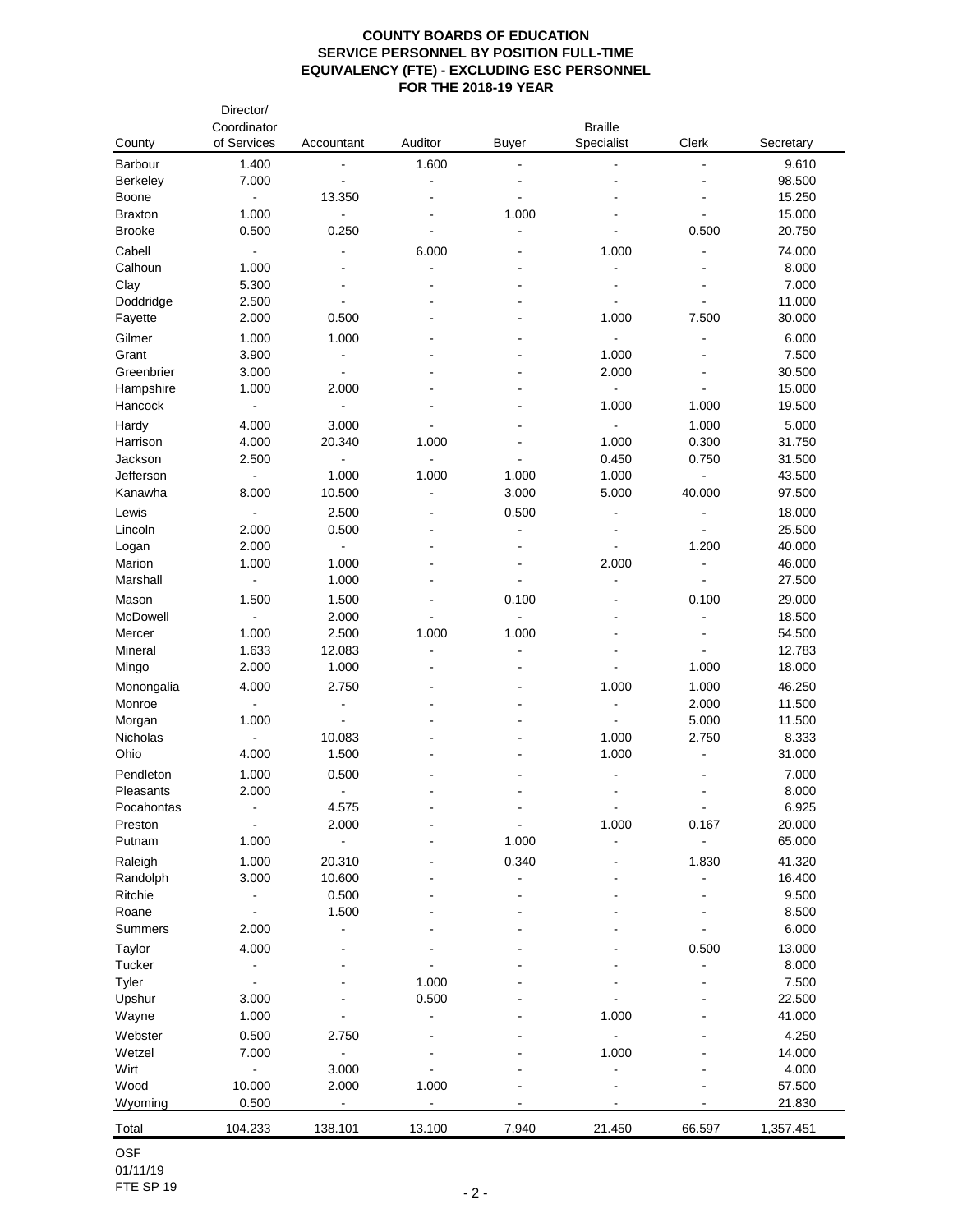|                   | Switchboard | Computer                 |                          |           | Graphic | Inventory  | Printing       | Printing   |
|-------------------|-------------|--------------------------|--------------------------|-----------|---------|------------|----------------|------------|
| County            | Operator    | Operator                 | Programmer               | Draftsman | Artist  | Supervisor | Operator       | Supervisor |
| Barbour           |             | 0.350                    |                          |           |         |            | $\overline{a}$ |            |
| Berkeley          | 1.000       | 2.500                    |                          |           |         |            |                |            |
| Boone             | 0.500       | ÷,                       |                          |           |         |            |                |            |
| <b>Braxton</b>    |             |                          |                          |           |         |            |                |            |
| <b>Brooke</b>     |             |                          | 3.500                    |           |         |            |                |            |
| Cabell            |             |                          | 4.000                    |           | 1.000   |            |                |            |
| Calhoun           |             |                          |                          |           | L,      |            |                |            |
| Clay              |             |                          |                          |           |         |            |                |            |
| Doddridge         |             |                          |                          |           |         |            |                |            |
| Fayette           |             |                          |                          |           |         |            |                |            |
| Gilmer            |             |                          |                          |           |         |            |                |            |
| Grant             |             |                          |                          |           |         |            |                |            |
| Greenbrier        |             |                          |                          |           |         |            |                |            |
| Hampshire         |             |                          |                          |           |         |            |                |            |
| Hancock           |             |                          |                          |           |         |            |                |            |
| Hardy             |             |                          |                          |           |         |            |                |            |
| Harrison          | 0.110       |                          | 1.000                    |           |         | 2.000      |                |            |
| Jackson           | 0.250       |                          | -                        |           |         | 0.400      |                |            |
| Jefferson         |             | 23.000                   | L,                       |           |         |            |                |            |
| Kanawha           |             | 3.000                    | 9.000                    | 2.000     |         | 1.000      |                |            |
| Lewis             |             |                          |                          |           |         |            |                |            |
| Lincoln           |             |                          |                          |           |         |            |                |            |
| Logan             |             |                          |                          |           |         |            |                |            |
| Marion            |             | 1.000                    |                          |           |         |            |                |            |
| Marshall          |             | $\blacksquare$           |                          |           |         |            |                |            |
| Mason             |             |                          |                          |           |         |            |                |            |
| McDowell          |             |                          |                          |           |         |            |                |            |
| Mercer            |             | 1.000                    |                          |           |         |            |                |            |
| Mineral           |             |                          | 1.000                    |           |         |            |                |            |
| Mingo             |             |                          |                          |           |         |            |                |            |
| Monongalia        |             |                          |                          |           |         | 1.000      |                |            |
| Monroe            |             |                          |                          |           |         |            |                |            |
| Morgan            |             |                          |                          |           |         |            |                |            |
| Nicholas          |             |                          |                          |           |         |            |                |            |
| Ohio              |             | 1.000                    |                          |           |         | 1.000      |                |            |
| Pendleton         |             |                          |                          |           |         |            |                |            |
| Pleasants         |             |                          |                          |           |         |            |                |            |
| Pocahontas        |             |                          |                          |           |         |            |                |            |
| Preston<br>Putnam |             | $\overline{\phantom{0}}$ | $\blacksquare$<br>6.000  |           |         | 0.167      |                |            |
|                   |             |                          |                          |           |         |            |                |            |
| Raleigh           | 0.660       | 0.840                    |                          |           |         | 0.340      |                |            |
| Randolph          |             | Ĭ.                       |                          |           |         |            |                |            |
| Ritchie           |             |                          |                          |           |         |            |                |            |
| Roane<br>Summers  |             |                          |                          |           |         |            |                |            |
|                   |             |                          |                          |           |         |            |                |            |
| Taylor            |             |                          |                          |           |         |            |                |            |
| Tucker<br>Tyler   |             |                          |                          |           |         |            |                |            |
|                   |             |                          |                          |           |         |            |                |            |
| Upshur<br>Wayne   |             |                          |                          |           |         | 1.000      |                |            |
|                   |             |                          |                          |           |         |            |                |            |
| Webster           |             |                          |                          |           |         |            |                |            |
| Wetzel<br>Wirt    |             |                          |                          |           |         |            |                |            |
| Wood              |             | 1.000                    | 1.000<br>$\blacksquare$  |           |         |            |                |            |
| Wyoming           | 0.500       | $\overline{a}$           | $\overline{\phantom{a}}$ |           |         | 0.330      | 0.340          |            |
|                   |             |                          |                          | 2.000     | 1.000   |            |                |            |
| Total             | 3.020       | 33.690                   | 25.500                   |           |         | 7.237      | 0.340          |            |

OSF 01/11/19 FTE SP 19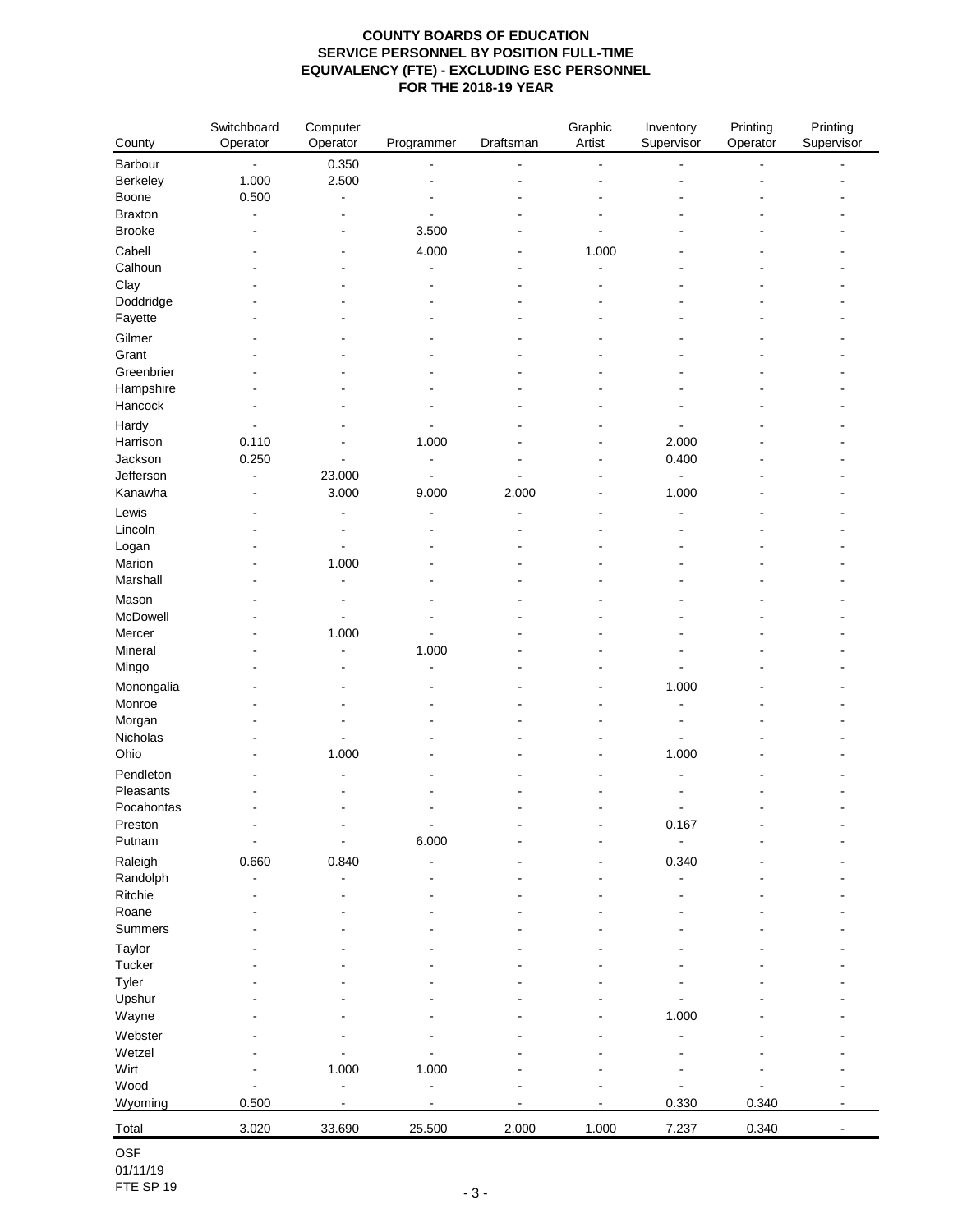| County               | Accounts<br>Payable<br>Supervisor | Payroll<br>Supervisor             | Supervisor of<br>Maintenance     | Audiovisual<br>Technician | Cabinet<br>Maker | Carpenter                                      | Chief<br>Mechanic       | Crew<br>Leader |
|----------------------|-----------------------------------|-----------------------------------|----------------------------------|---------------------------|------------------|------------------------------------------------|-------------------------|----------------|
| Barbour              | 1.000                             | $\blacksquare$                    | 0.200                            |                           | $\blacksquare$   | 0.240                                          | 0.950                   | $\blacksquare$ |
| Berkeley             | $\blacksquare$                    | $\blacksquare$                    | $\blacksquare$                   |                           | 1.000            | 6.000                                          | $\blacksquare$          | 2.000          |
| Boone                | 0.500                             | 0.500                             | L,                               |                           | $\blacksquare$   | 0.500                                          | $\blacksquare$          | $\blacksquare$ |
| <b>Braxton</b>       | $\blacksquare$                    | $\blacksquare$                    | $\blacksquare$                   |                           | $\blacksquare$   | 0.250                                          | 1.000                   |                |
| <b>Brooke</b>        | 0.500                             | $\overline{\phantom{a}}$          | 1.000                            |                           | 3.750            | $\blacksquare$                                 | 1.000                   | $\blacksquare$ |
| Cabell               | $\blacksquare$                    | $\blacksquare$                    | 1.000                            |                           |                  | $\overline{a}$                                 | 2.000                   | 1.000          |
| Calhoun              | 1.000                             | 1.000                             | $\blacksquare$                   |                           |                  | $\blacksquare$                                 | $\blacksquare$          |                |
| Clay                 | $\blacksquare$                    | $\blacksquare$                    | $\overline{a}$                   |                           | $\blacksquare$   | $\overline{a}$                                 | 1.000                   | ÷.             |
| Doddridge<br>Fayette | $\blacksquare$<br>1.000           |                                   | $\blacksquare$                   |                           | ÷,<br>1.000      | $\blacksquare$<br>2.000                        | 0.750<br>$\blacksquare$ | ä,             |
|                      |                                   |                                   |                                  |                           |                  |                                                |                         |                |
| Gilmer<br>Grant      | $\blacksquare$<br>1.000           | $\overline{\phantom{a}}$<br>1.000 | 1.000<br>0.100                   |                           |                  | $\qquad \qquad \blacksquare$<br>$\blacksquare$ | 1.000<br>1.000          |                |
| Greenbrier           | 1.000                             |                                   | 1.000                            |                           |                  | 2.000                                          | 1.000                   |                |
| Hampshire            | $\blacksquare$                    |                                   | $\blacksquare$                   |                           |                  | $\blacksquare$                                 | 1.000                   |                |
| Hancock              |                                   |                                   | $\blacksquare$                   |                           |                  | $\blacksquare$                                 | $\blacksquare$          |                |
| Hardy                | $\blacksquare$                    | $\blacksquare$                    | 1.000                            |                           |                  | 0.500                                          | $\blacksquare$          |                |
| Harrison             | 0.750                             | 0.750                             | $\blacksquare$                   |                           |                  | 3.620                                          | 1.000                   |                |
| Jackson              | 1.000                             | 1.000                             | $\blacksquare$                   |                           | $\blacksquare$   | 1.150                                          | 1.000                   | 0.500          |
| Jefferson            | 1.000                             | 1.000                             | 1.000                            |                           | $\blacksquare$   | 3.000                                          | $\blacksquare$          | $\blacksquare$ |
| Kanawha              | $\overline{a}$                    | $\overline{a}$                    | 5.000                            |                           | 2.000            | 12.000                                         | $\blacksquare$          | 12.000         |
| Lewis                |                                   |                                   |                                  |                           | $\overline{a}$   | 0.500                                          | 1.000                   |                |
| Lincoln              |                                   |                                   |                                  |                           | $\blacksquare$   | $\blacksquare$                                 | 1.000                   |                |
| Logan                | $\overline{\phantom{a}}$          | $\overline{\phantom{a}}$          | $\blacksquare$                   | L,                        | 3.000            | 1.000                                          | $\blacksquare$          |                |
| Marion               | 1.000                             | 1.000                             | 1.000                            |                           | $\frac{1}{2}$    | 1.000                                          | 1.000                   |                |
| Marshall             | 2.000                             | 1.000                             | 1.000                            | L,                        | 1.000            | $\blacksquare$                                 | 1.000                   |                |
| Mason                | 1.000                             | 1.000                             | $\blacksquare$                   | $\blacksquare$            | $\blacksquare$   | 0.650                                          | 1.000                   | ۰              |
| McDowell             | $\overline{\phantom{a}}$          | 1.000                             | $\blacksquare$                   |                           | $\overline{a}$   | 1.500                                          | $\blacksquare$          |                |
| Mercer               | 1.000<br>$\blacksquare$           | 1.000<br>÷,                       | 1.000<br>$\blacksquare$          |                           | 0.833<br>÷,      | 2.330<br>0.583                                 | $\mathbf{r}$<br>1.000   |                |
| Mineral<br>Mingo     | $\blacksquare$                    |                                   | $\blacksquare$                   |                           |                  | 1.000                                          | 0.250                   | 0.500          |
|                      | 1.000                             |                                   | 2.000                            |                           |                  | 3.840                                          | 1.000                   |                |
| Monongalia<br>Monroe | 0.500                             |                                   | 1.000                            |                           |                  | 1.000                                          | 1.000                   |                |
| Morgan               | 1.000                             | $\overline{\phantom{a}}$          | $\blacksquare$                   |                           |                  | 0.200                                          | 1.000                   |                |
| Nicholas             | $\overline{\phantom{a}}$          | 0.333                             | $\blacksquare$                   |                           |                  | 1.000                                          | $\blacksquare$          |                |
| Ohio                 |                                   | 1.000                             | 1.000                            |                           |                  | 1.000                                          | $\blacksquare$          |                |
| Pendleton            |                                   | 0.500                             | 1.000                            |                           |                  | $\blacksquare$                                 | 0.500                   |                |
| Pleasants            | 1.000                             | 1.000                             | $\blacksquare$                   |                           |                  | $\blacksquare$                                 | 1.000                   | 0.600          |
| Pocahontas           | $\Box$                            |                                   | 1.000                            |                           |                  | $\blacksquare$                                 | 1.000                   | $\frac{1}{2}$  |
| Preston              | 1.000                             |                                   | $\overline{a}$                   |                           |                  | 0.268                                          | 1.000                   | 0.167          |
| Putnam               | 1.000                             | 1.000                             | 1.000                            |                           |                  | 1.000                                          | 0.500                   | $\blacksquare$ |
| Raleigh              | 1.020                             | 1.000                             | $\blacksquare$                   | 1.000                     |                  | 2.840                                          | 0.500                   | 0.340          |
| Randolph             | $\overline{\phantom{a}}$          | $\qquad \qquad \blacksquare$      | 1.000                            |                           |                  | 1.500                                          | 0.500                   |                |
| Ritchie              | $\overline{a}$                    | $\ddot{\phantom{0}}$              | $\blacksquare$                   |                           |                  | $\blacksquare$                                 | $\blacksquare$          |                |
| Roane                | 1.000                             | 1.000                             | $\blacksquare$                   |                           |                  | 0.500                                          | $\blacksquare$          |                |
| Summers              | L,                                | $\blacksquare$                    | 1.000                            |                           |                  | 1.000                                          | 1.000                   |                |
| Taylor               |                                   | $\blacksquare$                    | 1.000                            |                           |                  |                                                | 1.000                   |                |
| Tucker<br>Tyler      |                                   | 1.000                             | $\blacksquare$<br>$\blacksquare$ |                           |                  |                                                | 1.000<br>1.000          |                |
| Upshur               |                                   |                                   | 1.000                            |                           |                  |                                                | 1.000                   |                |
| Wayne                |                                   |                                   | $\overline{\phantom{a}}$         |                           |                  |                                                | 1.000                   |                |
| Webster              |                                   |                                   |                                  |                           |                  |                                                | 1.000                   |                |
| Wetzel               |                                   |                                   | 1.000                            |                           |                  |                                                | $\blacksquare$          |                |
| Wirt                 |                                   |                                   | 0.500                            |                           |                  |                                                | 0.500                   |                |
| Wood                 | 1.000                             | 2.000                             | 2.000                            |                           | 3.000            | $\overline{a}$                                 | $\blacksquare$          |                |
| Wyoming              | 0.500                             | 0.500                             | 0.340                            |                           | $\blacksquare$   | 1.500                                          | $\blacksquare$          | 0.830          |
| Total                | 22.770                            | 19.583                            | 29.140                           | 1.000                     | 15.583           | 55.471                                         | 34.450                  | 17.937         |

OSF 01/11/19 FTE SP 19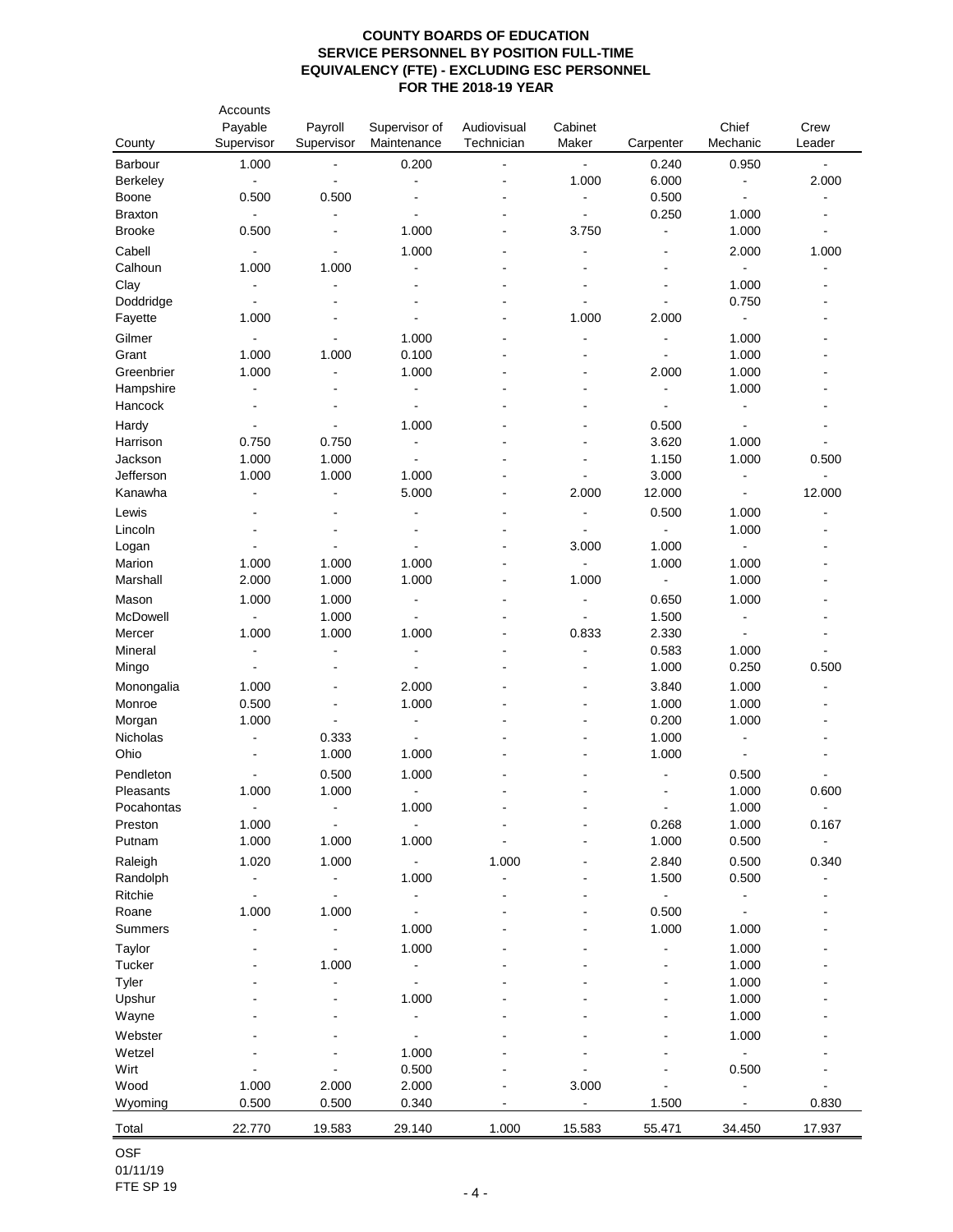|                      |                              | Electronic               |                          | General                          |                          |                | Heating & Air<br>Conditioning |                              |
|----------------------|------------------------------|--------------------------|--------------------------|----------------------------------|--------------------------|----------------|-------------------------------|------------------------------|
| County               | Electrician                  | Technician               | Foreman                  | Maintenance                      | Glazier                  | Handyman       | Mechanic                      | Locksmith                    |
| Barbour              | 0.640                        | $\Box$                   | $\blacksquare$           | 1.540                            | ÷                        |                | 1.100                         | $\blacksquare$               |
| Berkeley             | 4.000                        | 1.000                    | 8.000                    | 2.000                            |                          |                | 1.000                         | $\blacksquare$               |
| Boone                | 0.450                        | $\blacksquare$           | $\blacksquare$           | 4.550                            |                          |                | 0.950                         | 0.003                        |
| <b>Braxton</b>       | 0.333                        | $\blacksquare$           |                          | 0.333                            |                          |                | $\blacksquare$                | $\blacksquare$               |
| <b>Brooke</b>        | 1.000                        | 0.500                    | $\blacksquare$           | 1.000                            |                          |                | $\blacksquare$                | ä,                           |
| Cabell               | 3.000                        | $\overline{\phantom{a}}$ | 4.000                    | 1.000                            |                          |                | 7.000                         |                              |
| Calhoun              | 1.000                        | $\overline{\phantom{a}}$ | $\blacksquare$           | $\blacksquare$                   |                          |                | 1.000                         | $\blacksquare$               |
| Clay                 | $\blacksquare$               |                          | 0.600                    | $\blacksquare$                   |                          |                | $\blacksquare$                |                              |
| Doddridge            | $\blacksquare$               |                          | $\blacksquare$           | 2.000                            |                          |                | $\blacksquare$                |                              |
| Fayette              | 5.000                        |                          | 2.000                    | $\blacksquare$                   |                          |                | 1.000                         |                              |
| Gilmer               | $\blacksquare$               | $\overline{a}$           | $\blacksquare$           | 1.000                            |                          |                | $\sim$                        |                              |
| Grant                | 1.000                        | $\blacksquare$           | $\blacksquare$           | 0.500                            |                          |                | 1.000                         | $\blacksquare$               |
| Greenbrier           | 2.000                        | 3.000<br>$\overline{a}$  | 1.000<br>$\blacksquare$  | 1.000                            |                          |                | 2.000<br>$\blacksquare$       | $\overline{\phantom{a}}$     |
| Hampshire<br>Hancock | 1.000<br>1.000               |                          |                          | $\blacksquare$<br>$\blacksquare$ |                          |                | 2.000                         | 1.000<br>1.000               |
|                      |                              |                          |                          |                                  |                          |                |                               |                              |
| Hardy<br>Harrison    | 0.500<br>3.460               | $\blacksquare$           | $\blacksquare$<br>1.010  | 1.000<br>5.710                   |                          | 3.100          | 2.400                         | $\frac{1}{2}$                |
| Jackson              | 1.900                        | 0.400                    | $\blacksquare$           | 3.200                            | 0.250                    | $\blacksquare$ | 0.900                         | 0.500<br>$\blacksquare$      |
| Jefferson            | 4.000                        | $\blacksquare$           | $\blacksquare$           | $\Box$                           | $\blacksquare$           |                | $\blacksquare$                | 2.000                        |
| Kanawha              | 8.000                        | 14.000                   | 1.000                    | 1.000                            | 1.000                    |                | 10.000                        | 2.000                        |
| Lewis                | $\Box$                       | $\blacksquare$           | $\blacksquare$           | 1.500                            | $\blacksquare$           |                | 0.500                         | $\overline{a}$               |
| Lincoln              | 1.000                        | $\blacksquare$           | $\blacksquare$           | $\blacksquare$                   |                          | ٠              | 1.000                         | $\blacksquare$               |
| Logan                | 6.000                        | $\blacksquare$           | 1.000                    | 2.500                            |                          |                | $\blacksquare$                | $\overline{\phantom{a}}$     |
| Marion               | 5.000                        | 2.000                    | 3.000                    | $\blacksquare$                   |                          |                |                               | $\blacksquare$               |
| Marshall             | 2.000                        | $\blacksquare$           | 1.000                    | $\blacksquare$                   |                          | $\blacksquare$ | $\blacksquare$                | 1.000                        |
| Mason                | 0.830                        | 2.500                    | 0.160                    | 3.030                            | $\blacksquare$           | 0.600          | 1.500                         | $\blacksquare$               |
| McDowell             | 3.000                        | $\blacksquare$           | 1.000                    | $\sim$                           | $\overline{\phantom{a}}$ |                | $\blacksquare$                | $\qquad \qquad \blacksquare$ |
| Mercer               | 4.000                        | $\blacksquare$           | $\blacksquare$           | 4.500                            | 0.333                    |                | 2.500                         | $\blacksquare$               |
| Mineral              | 1.167                        | 0.333                    | $\blacksquare$           | 1.117                            | $\overline{\phantom{a}}$ | $\blacksquare$ | 0.833                         | 0.250                        |
| Mingo                | 2.000                        | $\overline{\phantom{a}}$ | 1.000                    | 2.000                            |                          |                | 1.500                         | $\overline{a}$               |
| Monongalia           | 5.330                        | 2.000                    | $\blacksquare$           | 0.330                            |                          |                | 1.000                         | 3.000                        |
| Monroe               | $\blacksquare$               | $\blacksquare$           |                          | 1.000                            |                          |                |                               | $\blacksquare$               |
| Morgan               | 1.000                        | $\blacksquare$           | $\overline{\phantom{a}}$ | 0.990                            |                          |                |                               | $\overline{\phantom{a}}$     |
| Nicholas             | 2.000                        | 1.000                    | 1.000                    | 2.500                            | $\blacksquare$           |                |                               | $\blacksquare$               |
| Ohio                 | 2.000                        | $\overline{\phantom{a}}$ | $\overline{\phantom{a}}$ | $\blacksquare$                   | 1.000                    |                |                               | 1.000                        |
| Pendleton            | $\blacksquare$               |                          |                          | $\blacksquare$                   | $\blacksquare$           |                |                               | $\overline{a}$               |
| Pleasants            | $\overline{a}$               | $\overline{\phantom{a}}$ |                          | 2.800                            |                          |                | 0.600                         | $\overline{\phantom{0}}$     |
| Pocahontas           | 1.000                        |                          | $\blacksquare$           | $\blacksquare$                   |                          | $\blacksquare$ | $\blacksquare$                | $\frac{1}{2}$                |
| Preston              | 1.768                        |                          | 1.000                    | 2.931                            |                          | 0.830          | 0.625                         | 0.268                        |
| Putnam               | 3.000                        |                          | L,                       | $\blacksquare$                   |                          | $\blacksquare$ | 8.000                         | L,                           |
| Raleigh              | 2.830                        |                          |                          | 0.500                            |                          | 0.500          | 3.000                         | $\overline{\phantom{a}}$     |
| Randolph             | 2.000                        |                          |                          | $\blacksquare$                   |                          |                | 0.500                         | 0.500                        |
| Ritchie              | $\blacksquare$               |                          |                          | 1.000                            |                          |                | 1.000                         |                              |
| Roane<br>Summers     | 0.500                        | 2.000                    |                          | 1.250                            |                          |                | 0.500                         |                              |
|                      |                              |                          |                          |                                  |                          |                |                               |                              |
| Taylor               | 1.000                        |                          |                          |                                  |                          |                | 2.000                         |                              |
| Tucker<br>Tyler      | 0.500<br>2.000               |                          | 1.000<br>Ĭ.              |                                  |                          |                | 0.500<br>$\blacksquare$       |                              |
| Upshur               | 3.000                        |                          |                          |                                  |                          |                |                               |                              |
| Wayne                | 3.000                        |                          |                          | 1.000                            |                          | 1.000          | 3.000                         | 1.000                        |
| Webster              | $\qquad \qquad \blacksquare$ |                          |                          | 2.000                            |                          |                | 1.000                         |                              |
| Wetzel               | 4.000                        |                          |                          |                                  |                          |                |                               |                              |
| Wirt                 | 0.500                        |                          |                          | 0.800                            |                          |                |                               |                              |
| Wood                 | 5.000                        |                          |                          |                                  |                          |                | 2.000                         | 1.000                        |
| Wyoming              | 2.500                        | 1.500                    | 0.830                    | 0.500                            |                          |                | ۰                             | $\blacksquare$               |
|                      |                              |                          |                          |                                  |                          |                |                               |                              |
| Total                | 106.208                      | 30.233                   | 28.600                   | 58.081                           | 2.583                    | 6.030          | 61.908                        | 14.521                       |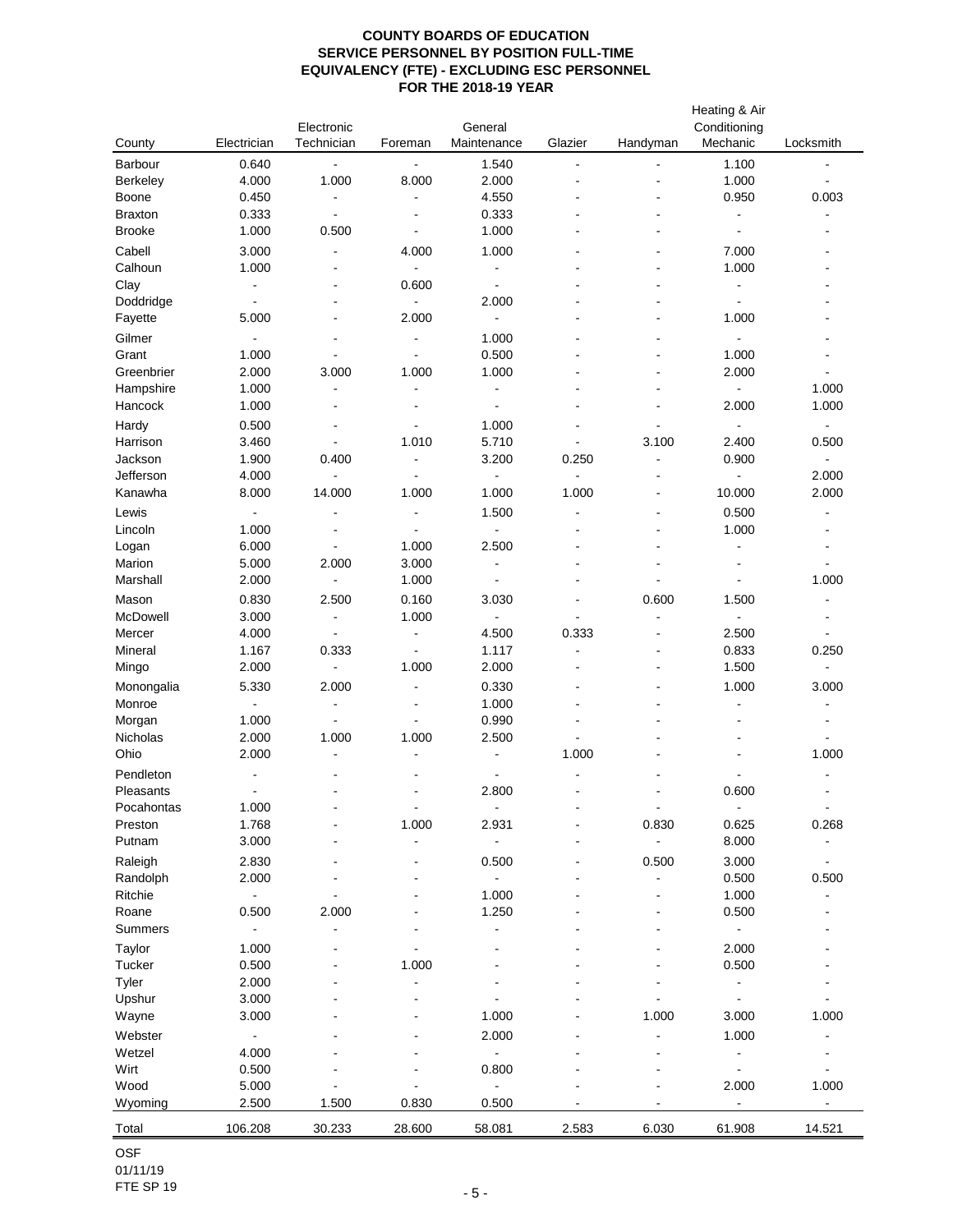| County               | Lubrication<br>Man | Machinist            | Mason          | Mechanic<br>Assistant    | Mechanic                 | Office<br>Equipment<br>Repairman | Painter                 | Plumber                      |
|----------------------|--------------------|----------------------|----------------|--------------------------|--------------------------|----------------------------------|-------------------------|------------------------------|
| Barbour              | ÷,                 | $\ddot{\phantom{a}}$ | 0.140          | 0.500                    | 0.950                    | ä,                               | ÷                       | 0.440                        |
| Berkeley             |                    |                      | $\blacksquare$ | ÷                        | 7.000                    |                                  |                         | 2.000                        |
| Boone                |                    |                      | 0.500          | ä,                       | 3.000                    |                                  |                         | 1.000                        |
| <b>Braxton</b>       |                    |                      | $\blacksquare$ | $\blacksquare$           | $\blacksquare$           |                                  | ۰                       | ÷,                           |
| <b>Brooke</b>        |                    |                      | $\blacksquare$ | $\blacksquare$           | 2.000                    |                                  |                         | ÷                            |
| Cabell               |                    |                      | 2.000          | ä,                       | 9.000                    |                                  |                         | 3.000                        |
| Calhoun              |                    |                      | 1.000          |                          | 1.000                    |                                  |                         | ä,                           |
|                      |                    |                      | ÷.             |                          | 0.850                    |                                  |                         |                              |
| Clay                 |                    |                      |                |                          |                          |                                  |                         |                              |
| Doddridge<br>Fayette |                    |                      |                |                          | 1.000<br>6.000           | $\blacksquare$                   | $\blacksquare$<br>1.000 | ٠<br>1.000                   |
|                      |                    |                      |                |                          |                          |                                  |                         |                              |
| Gilmer               |                    |                      |                |                          | $\blacksquare$           | $\overline{a}$                   |                         | -                            |
| Grant                |                    |                      | $\blacksquare$ | ۰                        | 0.500                    | $\blacksquare$                   | $\blacksquare$          | 0.500                        |
| Greenbrier           |                    |                      |                |                          | 4.000                    |                                  |                         | 2.000                        |
| Hampshire            |                    |                      |                |                          | 1.000                    |                                  | 1.000                   | 1.000                        |
| Hancock              |                    |                      | 1.000          |                          | 2.000                    | $\blacksquare$                   | 1.000                   | 2.000                        |
| Hardy                |                    |                      |                |                          | $\blacksquare$           | $\blacksquare$                   |                         | $\frac{1}{2}$                |
| Harrison             |                    |                      | 1.350          | ä,                       | 3.800                    | $\blacksquare$                   | 1.080                   | 1.410                        |
| Jackson              |                    |                      | 0.700          | 1.000                    | 5.000                    | 0.100                            | $\blacksquare$          | 1.000                        |
| Jefferson            |                    |                      | $\frac{1}{2}$  | $\overline{\phantom{0}}$ | 7.000                    | 3.000                            | $\blacksquare$          | 4.000                        |
| Kanawha              |                    |                      | 3.000          | ÷                        | 14.000                   | $\blacksquare$                   | 8.000                   | 12.000                       |
| Lewis                |                    |                      | $\blacksquare$ | $\blacksquare$           | 2.000                    | $\blacksquare$                   | $\overline{a}$          | 0.500                        |
| Lincoln              |                    |                      | 1.000          | $\overline{a}$           | 2.000                    | $\overline{a}$                   | $\overline{a}$          | 3.000                        |
| Logan                |                    |                      | 1.000          | $\blacksquare$           | 8.000                    | $\blacksquare$                   | $\blacksquare$          | 2.000                        |
| Marion               |                    |                      | 4.000          | $\overline{a}$           | 3.000                    | $\overline{a}$                   | 3.000                   | 3.000                        |
| Marshall             |                    |                      | $\blacksquare$ | $\overline{a}$           | 7.000                    | $\overline{a}$                   | ÷                       | 3.000                        |
|                      |                    |                      |                |                          |                          |                                  |                         |                              |
| Mason                |                    |                      | 0.080          | $\blacksquare$           | 4.000                    | $\blacksquare$                   | 0.680                   | 0.880                        |
| McDowell             |                    |                      | 1.000          |                          | 2.500                    | $\blacksquare$                   |                         | 2.000                        |
| Mercer               |                    |                      | $\blacksquare$ | ä,                       | 7.000                    | $\overline{a}$                   | 1.000                   | 4.000                        |
| Mineral              |                    |                      |                |                          | 3.000                    | $\blacksquare$                   |                         | 0.666                        |
| Mingo                |                    |                      | 1.000          |                          | 5.750                    | $\blacksquare$                   | $\blacksquare$          | 1.000                        |
| Monongalia           |                    |                      |                |                          | 6.000                    |                                  | 1.000                   | 4.000                        |
| Monroe               |                    |                      |                |                          | 1.000                    |                                  | ä,                      | 1.000                        |
| Morgan               |                    |                      |                |                          | 1.000                    |                                  |                         | 0.330                        |
| Nicholas             |                    |                      | $\blacksquare$ |                          | 2.000                    | $\blacksquare$                   | ۰                       | 1.000                        |
| Ohio                 |                    |                      | 1.000          |                          | 4.000                    |                                  |                         | 1.000                        |
| Pendleton            |                    |                      | ٠              |                          | $\overline{\phantom{a}}$ |                                  |                         |                              |
| Pleasants            |                    |                      | $\blacksquare$ |                          | 1.000                    |                                  |                         | ÷.                           |
| Pocahontas           |                    |                      | $\blacksquare$ |                          | 1.000                    | $\overline{\phantom{a}}$         | $\blacksquare$          | $\blacksquare$               |
| Preston              |                    |                      | 0.268          |                          | 4.000                    | 0.167                            | 1.640                   | 0.292                        |
| Putnam               |                    |                      | 4.000          |                          | 4.500                    | $\blacksquare$                   | $\blacksquare$          | 3.500                        |
|                      |                    |                      |                |                          |                          |                                  |                         |                              |
| Raleigh              |                    |                      | 0.500          |                          | 7.490                    | 1.000                            | 0.830                   | 4.500                        |
| Randolph             |                    |                      | $\overline{a}$ |                          | 3.000                    | $\blacksquare$                   |                         | 1.000                        |
| Ritchie              |                    |                      |                |                          | 2.000                    |                                  |                         | $\qquad \qquad \blacksquare$ |
| Roane                |                    |                      |                |                          | 1.400                    |                                  |                         |                              |
| Summers              |                    |                      |                |                          | 1.000                    |                                  |                         | $\blacksquare$               |
| Taylor               |                    |                      |                |                          | 1.000                    |                                  |                         | 1.000                        |
| Tucker               |                    |                      |                |                          | $\blacksquare$           |                                  |                         | $\blacksquare$               |
| Tyler                |                    |                      |                |                          | 2.000                    |                                  |                         |                              |
| Upshur               |                    |                      |                |                          | 3.000                    |                                  |                         | -                            |
| Wayne                |                    |                      | 2.000          |                          | 6.000                    |                                  |                         | 4.000                        |
| Webster              |                    |                      |                |                          | 1.000                    |                                  |                         |                              |
| Wetzel               |                    |                      |                |                          | 2.000                    |                                  | 9.000                   |                              |
| Wirt                 |                    |                      | $\overline{a}$ | 0.500                    | $\blacksquare$           |                                  |                         | $\blacksquare$               |
| Wood                 |                    |                      | 3.000          | ÷,                       | 11.000                   | 1.000                            |                         | 3.000                        |
| Wyoming              | 1.500              |                      | 1.500          | 0.500                    | 2.000                    | 0.500                            | 0.500                   | 1.500                        |
|                      |                    |                      |                |                          |                          |                                  |                         |                              |
|                      | 1.500              |                      | 30.038         |                          |                          |                                  |                         | 77.518                       |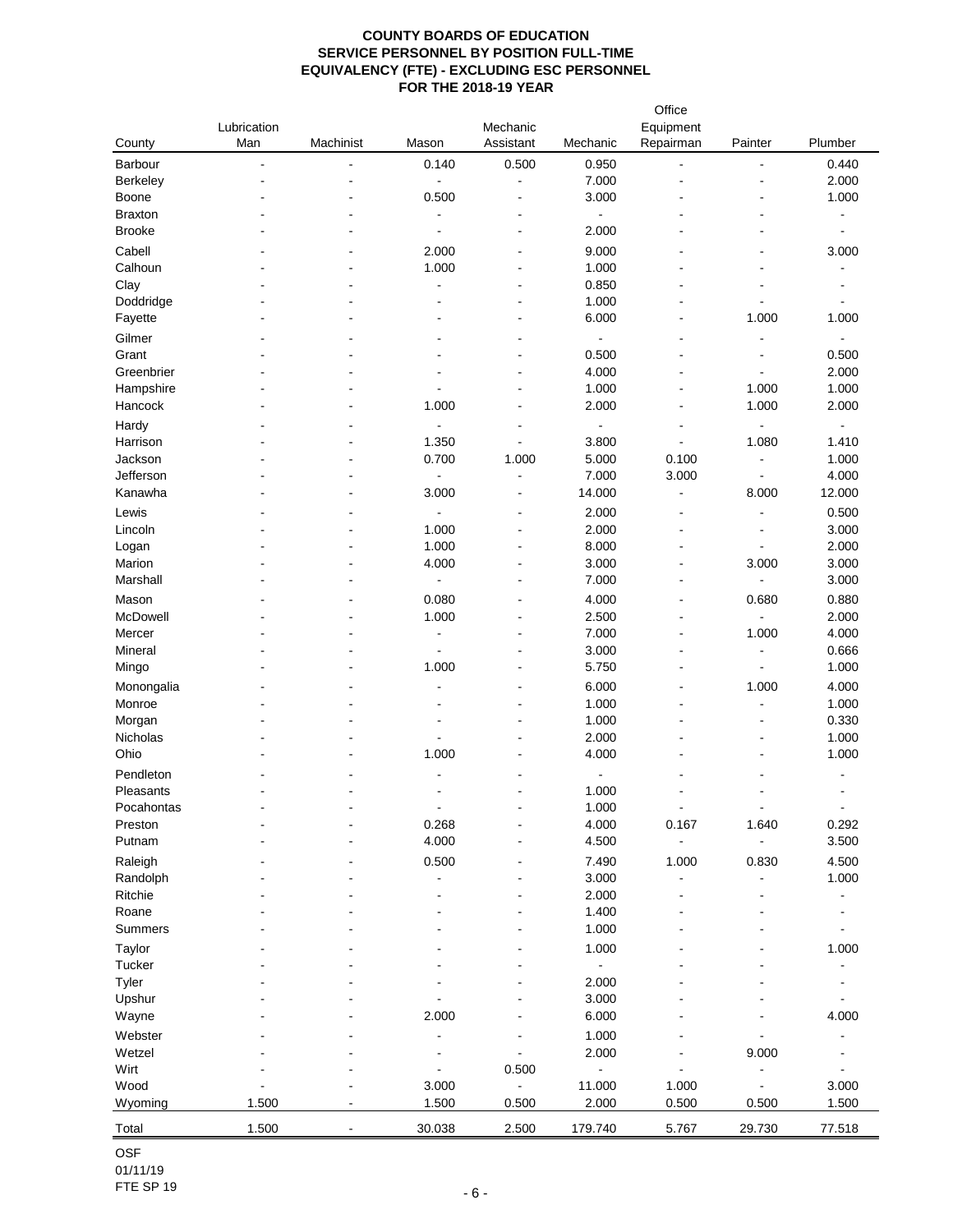|                 | Roofing/                 |                |                              |                          |            | Heavy                    |                          | Food                     |
|-----------------|--------------------------|----------------|------------------------------|--------------------------|------------|--------------------------|--------------------------|--------------------------|
|                 | <b>Sheet Metal</b>       |                | Supervisor of                | School Bus               | <b>Bus</b> | Equipment                | Truck                    | Services                 |
| County          | Mechanic                 | Welder         | Transportation               | Supervisor               | Operator   | Operator                 | <b>Driver</b>            | Supervisor               |
| Barbour         | ÷                        | $\blacksquare$ | 1.000                        |                          | 31.600     | $\blacksquare$           | $\blacksquare$           | 0.700                    |
| Berkeley        | $\blacksquare$           | ÷,             | $\overline{a}$               |                          | 227.000    | 3.000                    | $\ddot{\phantom{a}}$     |                          |
| Boone           | 0.500                    | 0.200          |                              |                          | 39.000     | ä,                       | 0.600                    |                          |
| <b>Braxton</b>  |                          |                |                              |                          | 22.000     |                          | $\blacksquare$           |                          |
| <b>Brooke</b>   |                          |                |                              |                          | 36.500     | L,                       | 2.000                    |                          |
| Cabell          |                          |                | 2.000                        | L,                       | 106.000    | $\blacksquare$           | 5.000                    |                          |
| Calhoun         |                          |                | ä,                           |                          | 14.000     |                          | ÷,                       |                          |
| Clay            |                          |                | 1.000                        |                          | 27.250     |                          | ÷,                       |                          |
| Doddridge       |                          |                | $\blacksquare$               |                          | 21.250     | $\overline{\phantom{a}}$ | 0.500                    |                          |
| Fayette         |                          |                |                              |                          | 74.000     |                          |                          |                          |
| Gilmer          |                          |                |                              |                          | 14.000     |                          |                          |                          |
| Grant           |                          |                | 1.000                        |                          | 18.000     |                          |                          |                          |
| Greenbrier      |                          |                | ۰                            |                          | 68.000     |                          |                          |                          |
| Hampshire       |                          | ä,             | ä,                           |                          | 52.000     |                          | $\overline{\phantom{a}}$ |                          |
| Hancock         |                          |                | 1.000                        |                          | 44.000     |                          | 1.500                    |                          |
| Hardy           |                          |                | 0.500                        | 0.250                    | 29.250     |                          | $\blacksquare$           |                          |
| Harrison        | 1.100                    | 0.600          | $\blacksquare$               | 2.000                    | 91.000     | $\blacksquare$           | 2.610                    |                          |
| Jackson         | 0.250                    | $\overline{a}$ | $\overline{\phantom{a}}$     | $\overline{a}$           | 55.000     | $\blacksquare$           | 0.250                    |                          |
| Jefferson       | $\overline{\phantom{a}}$ |                | 2.000                        |                          | 99.000     |                          | 3.000                    |                          |
| Kanawha         | 2.000                    |                | 5.000                        | L,                       | 161.000    | 2.000                    | 8.000                    |                          |
|                 |                          |                |                              |                          |            |                          |                          |                          |
| Lewis           |                          |                | 1.000                        | ä,                       | 36.000     |                          | ÷,                       |                          |
| Lincoln         |                          |                | $\blacksquare$               | 1.000                    | 46.500     |                          | ÷,                       |                          |
| Logan<br>Marion |                          |                | 1.000                        | 2.000                    | 59.000     | $\blacksquare$           | 1.000                    |                          |
|                 | 4.000                    |                | 1.000                        | $\overline{a}$           | 76.000     | $\blacksquare$           | 4.000                    | 1.000                    |
| Marshall        |                          |                | 1.000                        | $\overline{\phantom{a}}$ | 65.000     | 2.000                    | 1.000                    |                          |
| Mason           | 0.250                    |                | $\blacksquare$               |                          | 58.000     |                          | 1.480                    |                          |
| McDowell        |                          |                |                              | 1.000                    | 42.000     |                          |                          | 1.000                    |
| Mercer          | 1.000                    |                | 1.000                        | $\blacksquare$           | 84.500     |                          | 1.500                    |                          |
| Mineral         | $\blacksquare$           |                | $\blacksquare$               | 1.000                    | 54.500     | $\blacksquare$           | $\blacksquare$           |                          |
| Mingo           |                          | $\overline{a}$ | 1.000                        | $\blacksquare$           | 53.000     |                          | $\ddot{\phantom{a}}$     |                          |
| Monongalia      |                          | 0.500          | $\overline{\phantom{0}}$     | 2.000                    | 110.500    |                          | 1.000                    |                          |
| Monroe          |                          | $\blacksquare$ | ۰                            | $\blacksquare$           | 26.000     | $\overline{\phantom{a}}$ | $\blacksquare$           |                          |
| Morgan          |                          | 0.200          | ä,                           | 1.000                    | 29.000     | $\overline{a}$           | 0.450                    |                          |
| Nicholas        |                          | $\blacksquare$ | 0.500                        |                          | 45.000     |                          | 1.000                    | 0.500                    |
| Ohio            |                          | 1.000          | 1.000                        |                          | 38.500     | 1.000                    | 3.000                    |                          |
| Pendleton       |                          |                | 0.500                        |                          | 18.000     |                          |                          |                          |
| Pleasants       |                          | $\blacksquare$ | $\blacksquare$               |                          | 16.000     | L,                       | L,                       | $\overline{\phantom{a}}$ |
| Pocahontas      | $\blacksquare$           |                | $\blacksquare$               |                          | 18.000     | $\blacksquare$           | $\blacksquare$           |                          |
| Preston         | 0.143                    |                | 1.000                        |                          | 67.000     | 0.292                    | 0.167                    |                          |
| Putnam          | 2.000                    |                | 1.000                        |                          | 83.000     | 0.500                    | 2.000                    |                          |
| Raleigh         |                          | 0.830          | 0.340                        |                          | 128.500    | 1.500                    | 1.830                    |                          |
| Randolph        |                          |                |                              |                          | 45.000     |                          |                          |                          |
| Ritchie         |                          |                | 1.000                        |                          | 20.000     |                          |                          |                          |
| Roane           |                          |                | ÷,                           |                          | 33.100     |                          |                          |                          |
| Summers         |                          |                | 1.000                        |                          | 26.000     |                          |                          |                          |
| Taylor          |                          |                | $\qquad \qquad \blacksquare$ |                          | 30.500     |                          |                          |                          |
| Tucker          |                          |                | 1.000                        |                          | 13.000     |                          | 1.000                    |                          |
| Tyler           |                          |                |                              |                          | 24.000     |                          |                          |                          |
| Upshur          |                          |                | 1.000                        |                          | 46.000     |                          | 0.500                    |                          |
| Wayne           | 1.000                    | 1.000          |                              |                          | 82.000     |                          |                          |                          |
| Webster         |                          |                |                              |                          | 20.000     |                          |                          |                          |
| Wetzel          |                          |                | 1.000                        |                          | 30.000     |                          |                          |                          |
| Wirt            |                          |                | 0.500                        |                          | 12.600     |                          |                          |                          |
| Wood            | 1.000                    |                | 2.000                        |                          | 92.000     | 1.000                    | 5.000                    |                          |
| Wyoming         | 1.000                    |                | $\overline{\phantom{0}}$     |                          | 41.000     | 1.500                    | 0.500                    |                          |
| Total           | 14.243                   | 4.330          | 31.340                       | 10.250                   | 2,899.050  | 12.792                   | 48.887                   | 3.200                    |
|                 |                          |                |                              |                          |            |                          |                          |                          |